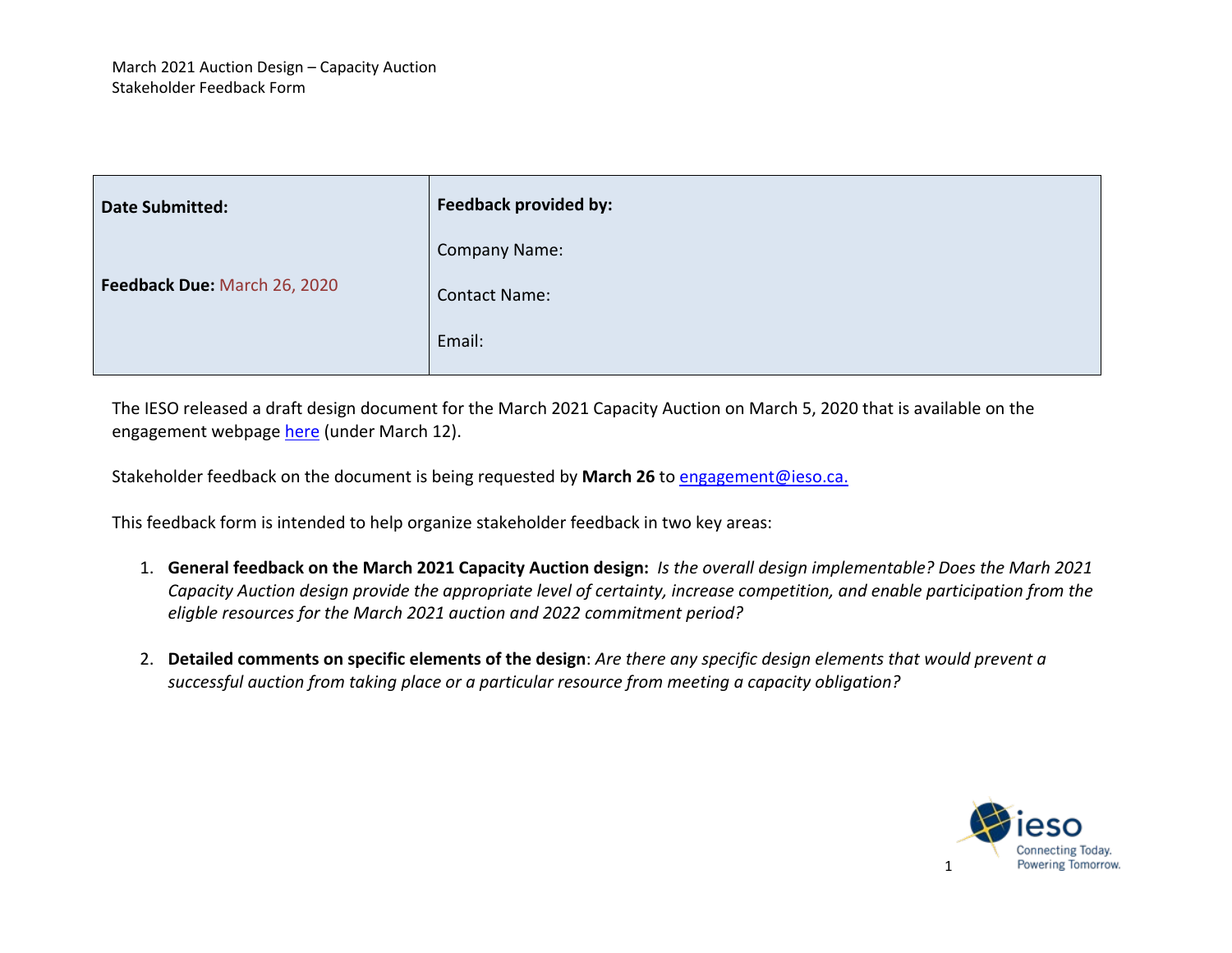| General feedback on the March 2021 Capacity Auction design |  |  |
|------------------------------------------------------------|--|--|
|                                                            |  |  |
|                                                            |  |  |
|                                                            |  |  |
|                                                            |  |  |
|                                                            |  |  |
|                                                            |  |  |
|                                                            |  |  |
|                                                            |  |  |
|                                                            |  |  |
|                                                            |  |  |

| <b>Chapter/Design Element</b>                          | Detailed Comments on Design Phase (Areas of Support or Concern) |
|--------------------------------------------------------|-----------------------------------------------------------------|
| <b>Auction Overview and Timelines</b>                  |                                                                 |
| • Pre-Auction Period                                   |                                                                 |
| <b>Auction Period</b>                                  |                                                                 |
| <b>Forward Period</b><br>$\bullet$                     |                                                                 |
| <b>Commitment and Obligation Periods</b><br>$\bullet$  |                                                                 |
| <b>Expanding Participation</b>                         |                                                                 |
| • Generator Backed Capacity Import                     |                                                                 |
| <b>Capacity Self-Scheduling Resources</b><br>$\bullet$ |                                                                 |
| <b>Consolidation of Resources</b>                      |                                                                 |
| • Offer Submission and Auction                         |                                                                 |
| Clearing                                               |                                                                 |
| <b>Forward Period Obligations</b>                      |                                                                 |
| Dispatch Data Submission                               |                                                                 |

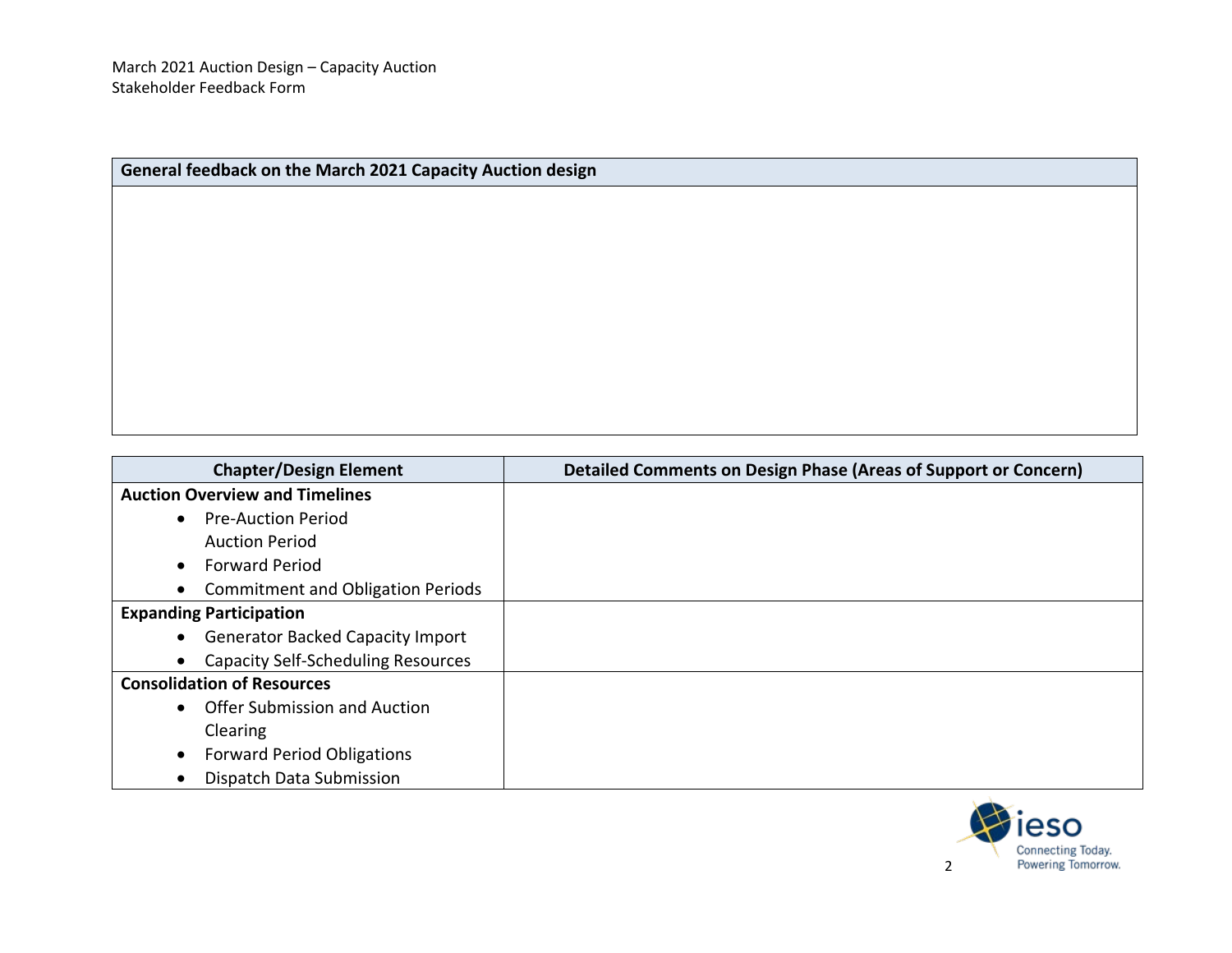## March 2021 Auction Design – Capacity Auction Stakeholder Feedback Form

| <b>Chapter/Design Element</b>                    | <b>Detailed Comments on Design Phase (Areas of Support or Concern)</b> |
|--------------------------------------------------|------------------------------------------------------------------------|
| Resource Dispatch<br>$\bullet$                   |                                                                        |
| Testing<br>$\bullet$                             |                                                                        |
| <b>Capacity Qualification Process</b>            |                                                                        |
| <b>Market Power Mitigation Process</b>           |                                                                        |
| Exemptions<br>$\bullet$                          |                                                                        |
| Determination of Market Power                    |                                                                        |
| <b>Market Power Mitigation</b><br>$\bullet$      |                                                                        |
| <b>Mechanisms</b>                                |                                                                        |
| <b>Pre-Auction Period</b>                        |                                                                        |
| Determination of Auction Parameters<br>$\bullet$ |                                                                        |
| <b>Pre-Auction Reporting</b><br>$\bullet$        |                                                                        |
| <b>Authorization Process</b><br>$\bullet$        |                                                                        |
| <b>Consolidation of Resources</b><br>$\bullet$   |                                                                        |
| Capacity Qualification and<br>$\bullet$          |                                                                        |
| <b>Performance Assessment</b>                    |                                                                        |
| <b>Market Power Mitigation</b><br>$\bullet$      |                                                                        |
| <b>Auction Period</b>                            |                                                                        |
| Offer Submission<br>$\bullet$                    |                                                                        |
| Auction Clearing and Price Setting<br>$\bullet$  |                                                                        |
| Post Auction Reporting Obligations<br>$\bullet$  |                                                                        |
| <b>Forward Period</b>                            |                                                                        |
| Participant Authorization in Auction             |                                                                        |
| <b>Resource Registration</b><br>$\bullet$        |                                                                        |